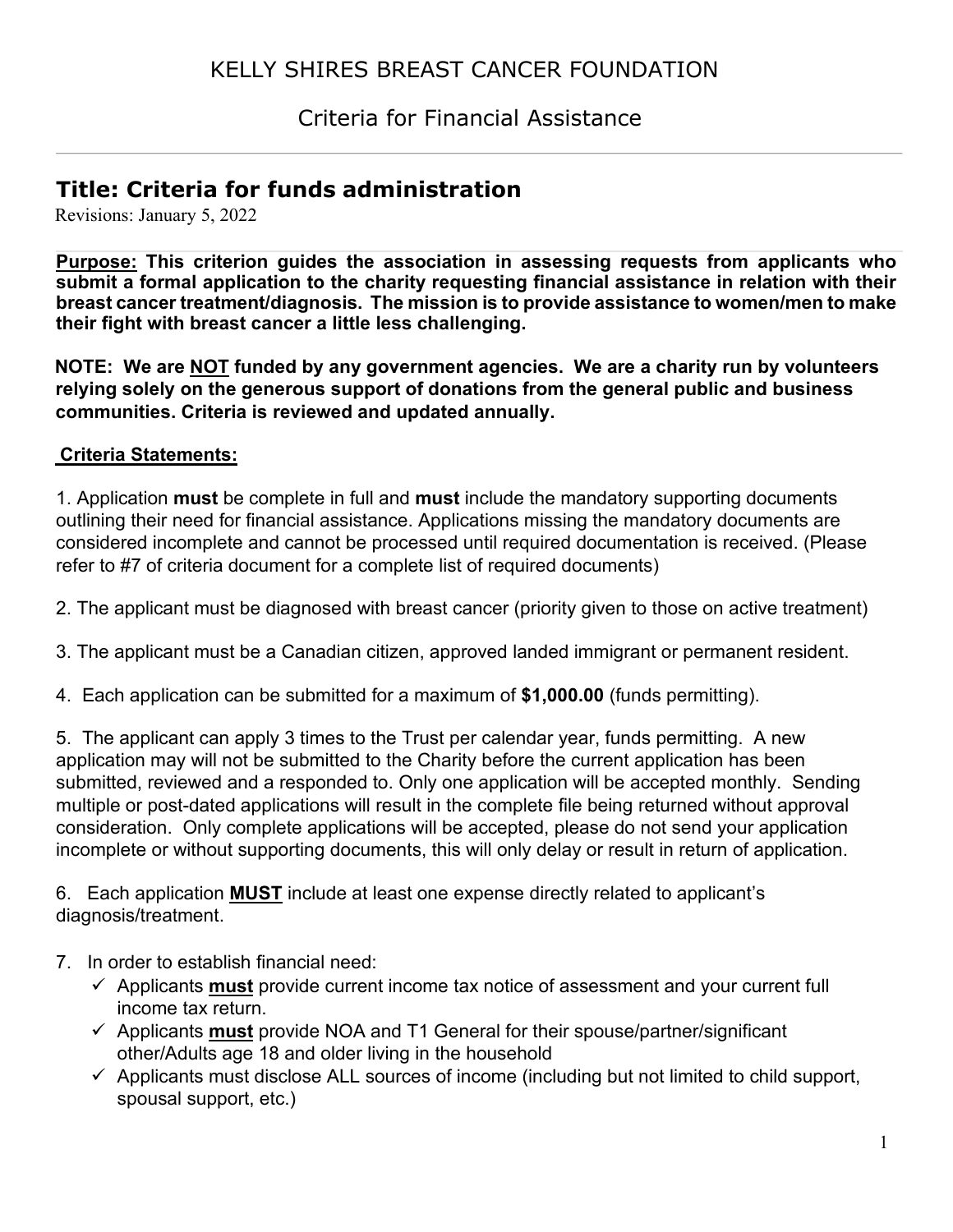- Original receipts **must** be provided for amounts claimed through the fund (note receipts dated prior to diagnosis will not be considered). Receipts must be legible organized and not have a date more than 1 calendar year from date of application. Receipts must also directly apply to the request.
- $\checkmark$  Proof of citizenship/approved landed immigrant status **must** be provided.
- $\checkmark$  Applicants applying for financial assistance for rent or mortgage **must** supply supporting documentation verifying the amount they are requesting.
- $\checkmark$  Applicants that were working (self-employed or employed by other means) that are now currently not working must submit their ROE (record of employment)
- **ORIGINAL** receipts must accompany your application. Receipts must be organized and please do not use any type of highlighter on receipts.
- $\checkmark$  Proof and disclosure of any and all funding/income received by government, other organizations, agencies or family support
- $\checkmark$  Copies of 4 consecutive weeks' worth of paystubs from all employed members living in the household.
- $\checkmark$  Applicant must include medical report supporting diagnosis

(Please note that applications cannot be considered complete and put before the committee unless **ALL** pertinent documentation is included, documentation requested is mandatory – if documentation is not included it will only delay any financial assistance that could be provided. Please note that occasionally the Charity may request further supporting documents for financials such as bank statements).

- 8. Criteria is reviewed annually and amended accordingly.
- 9. All personal information is protected under the Canadian Privacy Act.

10. If applicant has any type of Long-term disability (LTD) coverage, a copy of your coverage is required to be submitted with your application.

11. If you have a monthly surplus your application can possibly be denied.

12. The Approval Committee, under their discretion, retains the right to deny any application. Repetitive abuse of application process can result in the banning of future applications.

### **Some examples that fit the funding criteria (but not limited to):**

- Transportation to/from the center for appointments or treatment
- Accommodation
- Medications that are not covered by any other plans (or non-covered % portions) related to your cancer.
- Parking at the cancer center/hospital
- Food costs while during **active** treatment
- Child-care services while at the center/hospital for an appointment or treatment or in hospital
- Home health aides
- Prosthetics/specialized lingerie/Wigs (less available provincial funding) \*\*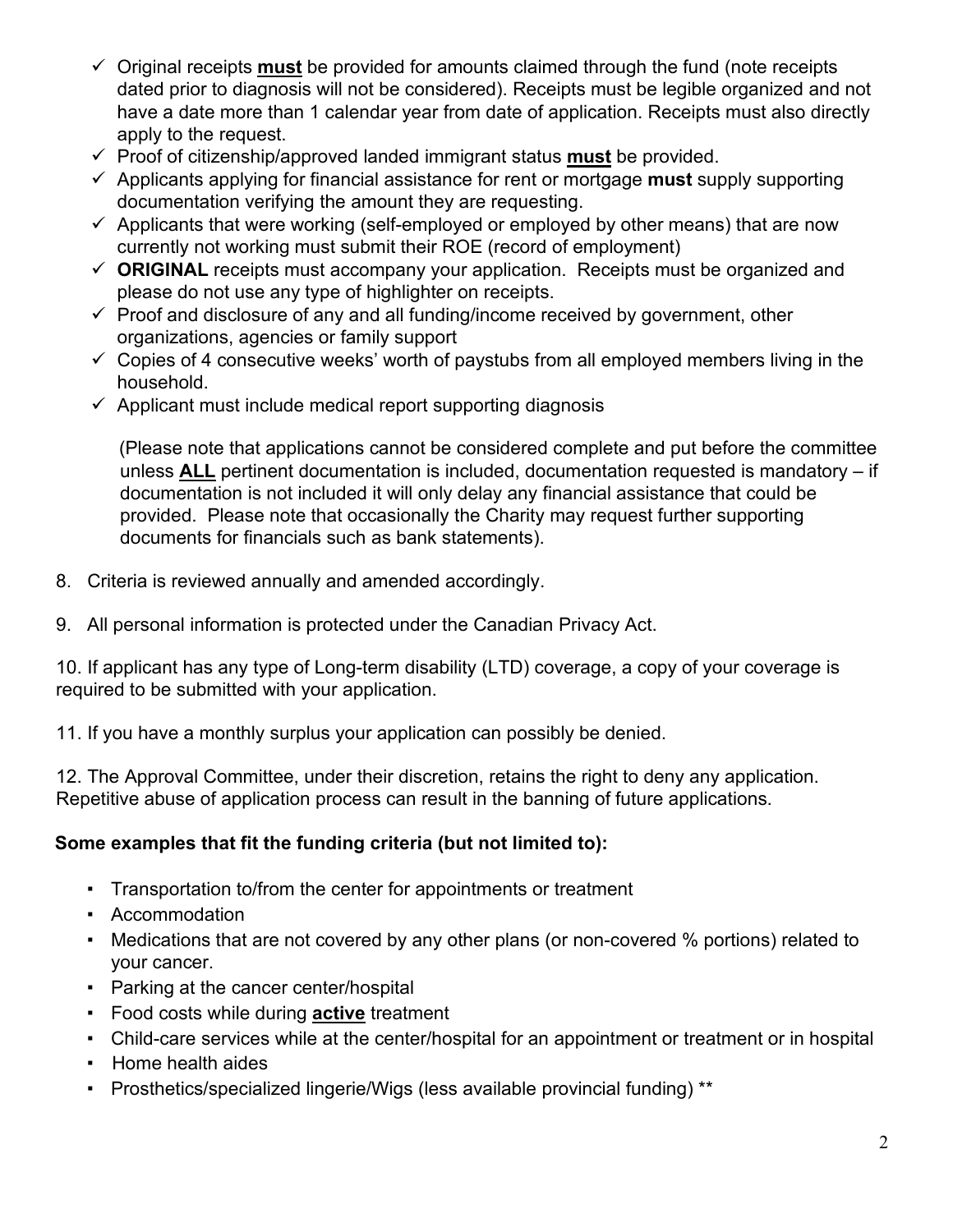- Supportive care: counseling services for patient, partner and/or children; attendance to a cancer support program/course Rehabilitation supportive care: e.g., lymphedema management, weight management/nutrition consultation special needs due to chemo treatment (e.g. prescription glasses due to change of vision. Will need approval from a licensed medical practitioner)
- Other expenses related to treatment, living costs during treatment & recovery
- Rent payment/mortgage payment
- Expenses not listed above can be submitted and considered after review by Directors and Approval Committee \*NOTE: some items carry a cap on amount(s) that can be approved \*

### **\*\* Did you know that each province provides partial funding for prosthesis? Refer to our resource page for more details or contact your provincial government\*\***

## **Application Process:**

1. Submit **COMPLETED** application to the Kelly Shires Breast Cancer Foundation application by **MAIL** with **ALL** supporting documents**.** Partial, emailed or faxed applications will NOT be accepted. Applications can be downloaded on-line at [www.kellyshiresfoundation.org](http://www.kellyshiresfoundation.org/) or requested by email info@kellyshiresfoundation.org. The applicant must disclose if they are receiving any financial assistance from other sources

(e.g., programs in center, child support, any government assistance, health insurance programs, and group insurance programs (LTD benefits), etc.

- 2. Priority will be given to:
	- low income applicants (size of family will be taken into consideration, low income determined by Stats Canada)
	- applications where costs are medically related to breast cancer diagnosis and treatment
	- All Canadian residents diagnosed with breast cancer can apply for assistance to this fund.
- 3. Applicants will be notified of application status by post (mail) or e-mail. Please note that our office is only staffed 3 days weekly and applications are processed as quickly as possible.

In order to help as many breast cancer patients as possible that assistance for funding relating to the following items (but not limited to the list) will be capped at the following amounts per application:

- Mortgage/rent will be capped at \$700/request, please also note that if government or other assistance is already provided this amount will be deducted from any amount approved as part of this application
- Groceries will be capped at \$400/request
- Utilities (i.e. Hydro, gas, electricity, water, heating/cooling (combined)) will be capped at \$300/request
- Medical travel costs (gas, bus, taxi, (combined), etc. will be capped at \$300/request
- Lifetime financial assistance cap of \$12,000.00 (**CANNOT** be issued as a one-time lump sum)
- Wig cap of \$500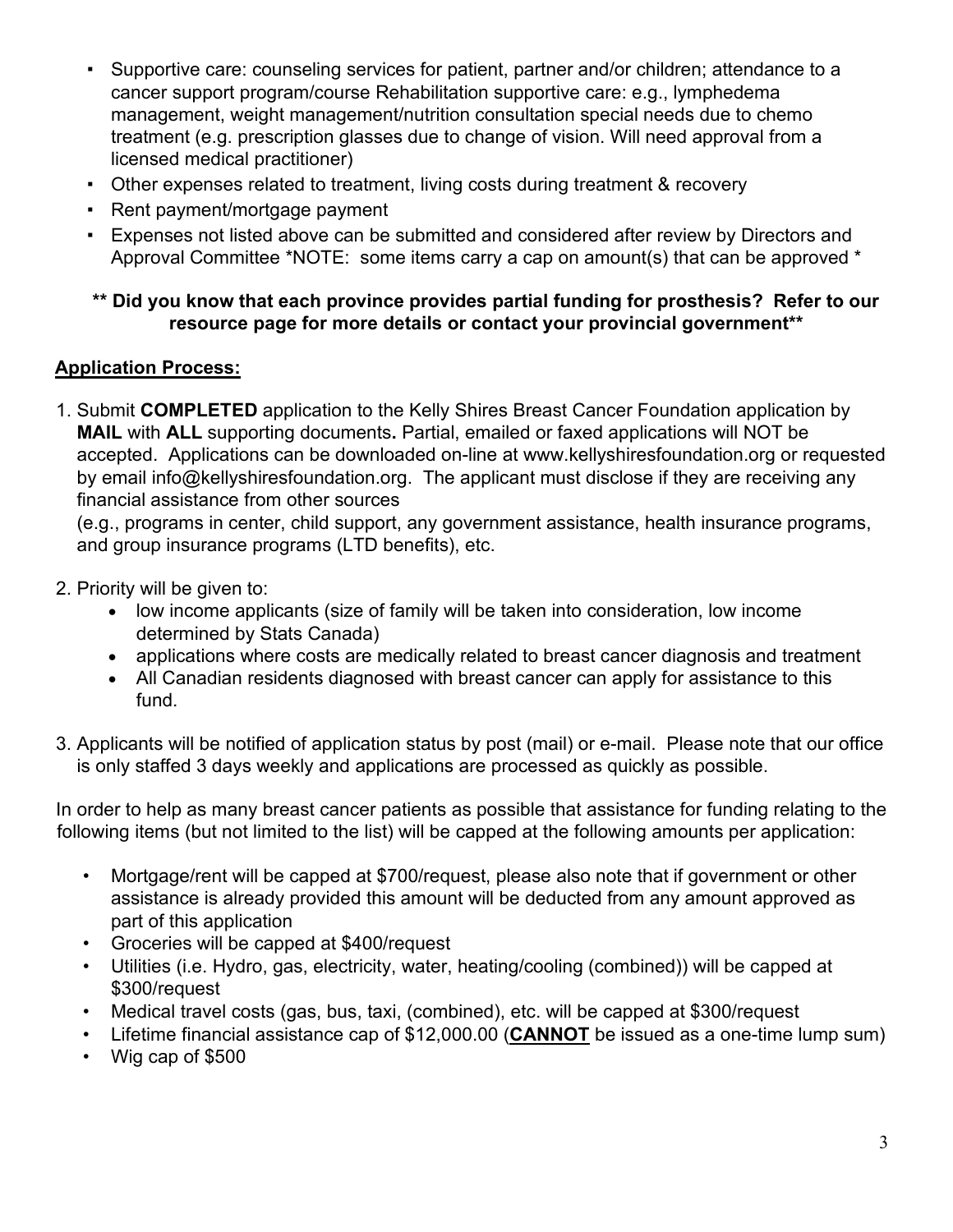

## **APPLICATION FOR FINANCIAL ASSISTANCE**

**This form MUST be completed in full (5 pages) and ALL pertaining documents included** 

| <b>TELL US ABOUT YOURSELF</b>                                                                                                                                                                                                  |                | Is this your first application for assistance? Yes<br>No <sub>l</sub>             |
|--------------------------------------------------------------------------------------------------------------------------------------------------------------------------------------------------------------------------------|----------------|-----------------------------------------------------------------------------------|
|                                                                                                                                                                                                                                |                |                                                                                   |
|                                                                                                                                                                                                                                |                |                                                                                   |
|                                                                                                                                                                                                                                |                |                                                                                   |
| E-mail Address: No. 1998. The Second Second Second Second Second Second Second Second Second Second Second Second Second Second Second Second Second Second Second Second Second Second Second Second Second Second Second Sec |                |                                                                                   |
|                                                                                                                                                                                                                                |                |                                                                                   |
|                                                                                                                                                                                                                                |                | Canadian Citizen: YES □ NO □ Landed Immigrant: YES □ NO □ If YES, since when      |
| Permanent Resident: YES □ NO □ If YES, have you been sponsored YES □ NO □                                                                                                                                                      |                |                                                                                   |
|                                                                                                                                                                                                                                |                | Marital Status____________________# of Dependents and ages: _____________________ |
|                                                                                                                                                                                                                                |                | Number of people living at this address (including non-dependents & dependents):  |
| Relation to you:                                                                                                                                                                                                               |                |                                                                                   |
| HELP US UNDERSTAND YOUR DIAGNOSIS<br>Date diagnosed with breast cancer on                                                                                                                                                      |                | $Type:$ Ductal Infiltrating                                                       |
| Stage: $\Box$ 1 $\Box$ 2 $\Box$ 3 $\Box$ 4 (metastasis to                                                                                                                                                                      |                |                                                                                   |
| Treatment(s) received, current, or required                                                                                                                                                                                    | Date (from-to) | Name of Facility                                                                  |
|                                                                                                                                                                                                                                |                |                                                                                   |
|                                                                                                                                                                                                                                |                |                                                                                   |
|                                                                                                                                                                                                                                |                |                                                                                   |

If you need more room, please use a blank sheet of paper, and attach with your application. Please label the additional sheet accordingly.

Are you still receiving chemotherapy and/or radiation? YES  $\Box$  NO  $\Box$ 

Are you receiving treatment related to any side effects of treatment (lymphedema, neuropathy, etc.)?

YES  $\Box$  NO  $\Box$  (if requesting assistance for above, medical proof is required)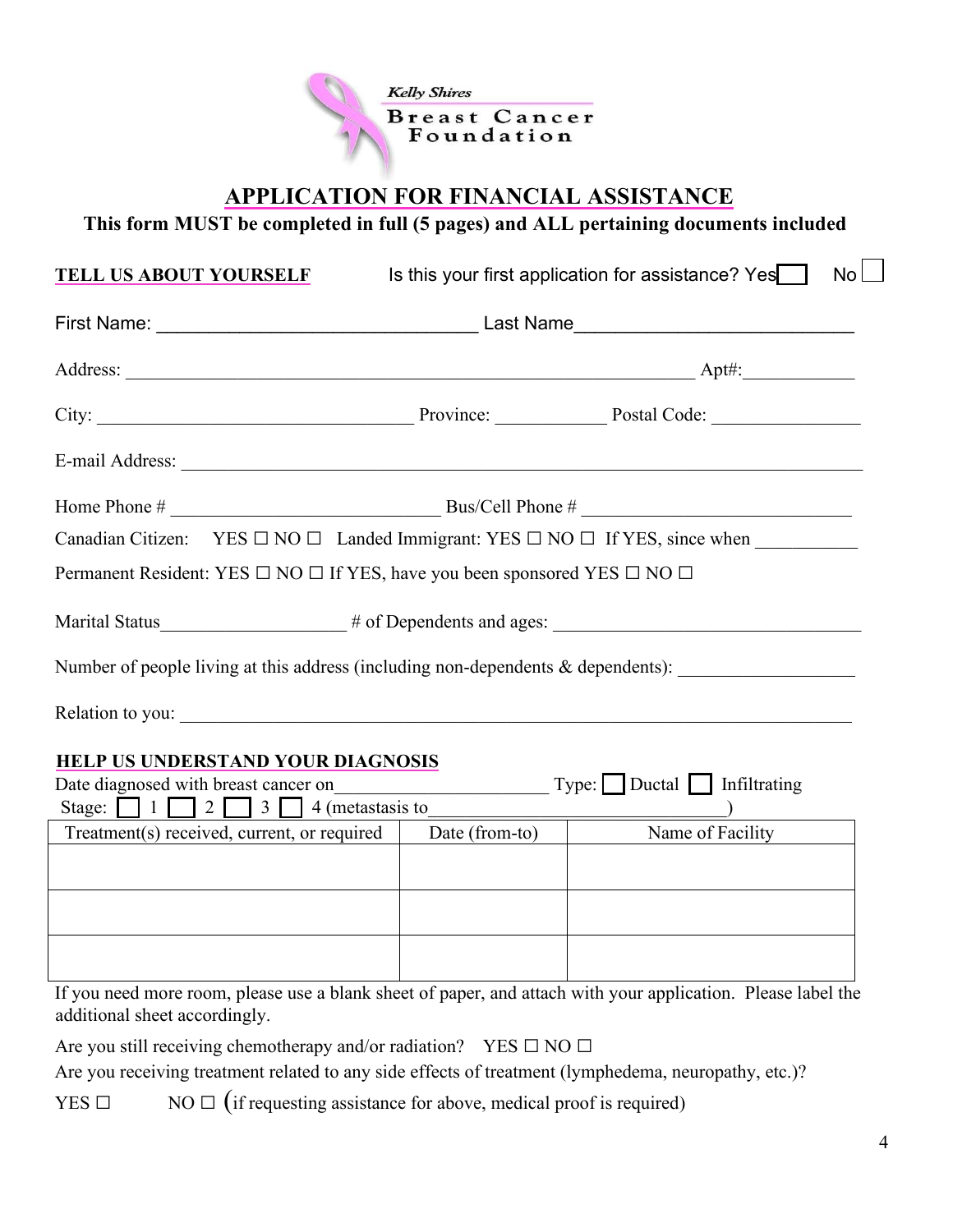#### **OTHER HEALTH ISSUES & MEDICATION**

| Please let us know any other health conditions and medications prior to your breast cancer diagnosis: |                |                      |  |  |  |
|-------------------------------------------------------------------------------------------------------|----------------|----------------------|--|--|--|
| <b>Other Health Conditions</b>                                                                        | Date Diagnosed | <b>Medication(s)</b> |  |  |  |
|                                                                                                       |                |                      |  |  |  |
|                                                                                                       |                |                      |  |  |  |
|                                                                                                       |                |                      |  |  |  |
|                                                                                                       |                |                      |  |  |  |
|                                                                                                       |                |                      |  |  |  |
|                                                                                                       |                |                      |  |  |  |
|                                                                                                       |                |                      |  |  |  |

## **YOUR MEDICAL TEAM**

| <b>Family Doctor:</b> | <b>Phone Number</b> | Ext. |
|-----------------------|---------------------|------|
| Oncologist's name:    | <b>Phone Number</b> | Ext. |
| Social Worker:        | <b>Phone Number</b> | Ext. |

**The confirmation of your diagnosis and the information related to the treatments received or currently received or to follow must be provided by your medical team on a letterhead from the health center. This document must be sent along the present form.** 

#### **PLEASE HELP US UNDERSTAND YOUR FINANCIAL SITUATION**

| Are you receiving financial aid from the government or other institutions? YES $\Box$<br>NO <sub>1</sub> |  |                   |                                         |    |                     |
|----------------------------------------------------------------------------------------------------------|--|-------------------|-----------------------------------------|----|---------------------|
|                                                                                                          |  |                   |                                         |    |                     |
|                                                                                                          |  |                   |                                         |    |                     |
|                                                                                                          |  |                   | Full time $\square$ Part time $\square$ |    |                     |
| $NO \Box$ If NO, state the last day of work: $\Box$ Position: $\Box$                                     |  |                   |                                         |    |                     |
| Is your Spouse/Partner presently working? YES $\Box$ NO $\Box$ If NO, state the last day of work:        |  |                   |                                         |    |                     |
| <b>Household Gross</b><br><b>Monthly Income</b>                                                          |  | Origin   Yourself | Spouse/Partner   Child(ren)             |    | <b>Other Person</b> |
| Salary                                                                                                   |  | \$                | $\boldsymbol{\mathsf{S}}$               | \$ | \$                  |
| Insurance Income                                                                                         |  | \$                | \$                                      | \$ | \$                  |
| Social Aid/Gov.<br>Assistance                                                                            |  | \$                | \$                                      | \$ | \$                  |
| <b>Pension Disability</b>                                                                                |  | \$                | $\boldsymbol{\mathsf{S}}$               | \$ | \$                  |
| <b>Child Tax Benefits</b>                                                                                |  | \$                | $\boldsymbol{\theta}$                   | \$ | \$                  |
| <b>Child Support</b>                                                                                     |  | \$                | \$                                      | \$ | \$                  |
| <b>CPP/Pension</b>                                                                                       |  | \$                | \$                                      | \$ | \$                  |
| <b>Rental Income</b>                                                                                     |  | \$                | \$                                      | \$ | \$                  |
| <b>HST Credit</b>                                                                                        |  | \$                | \$                                      | \$ | \$                  |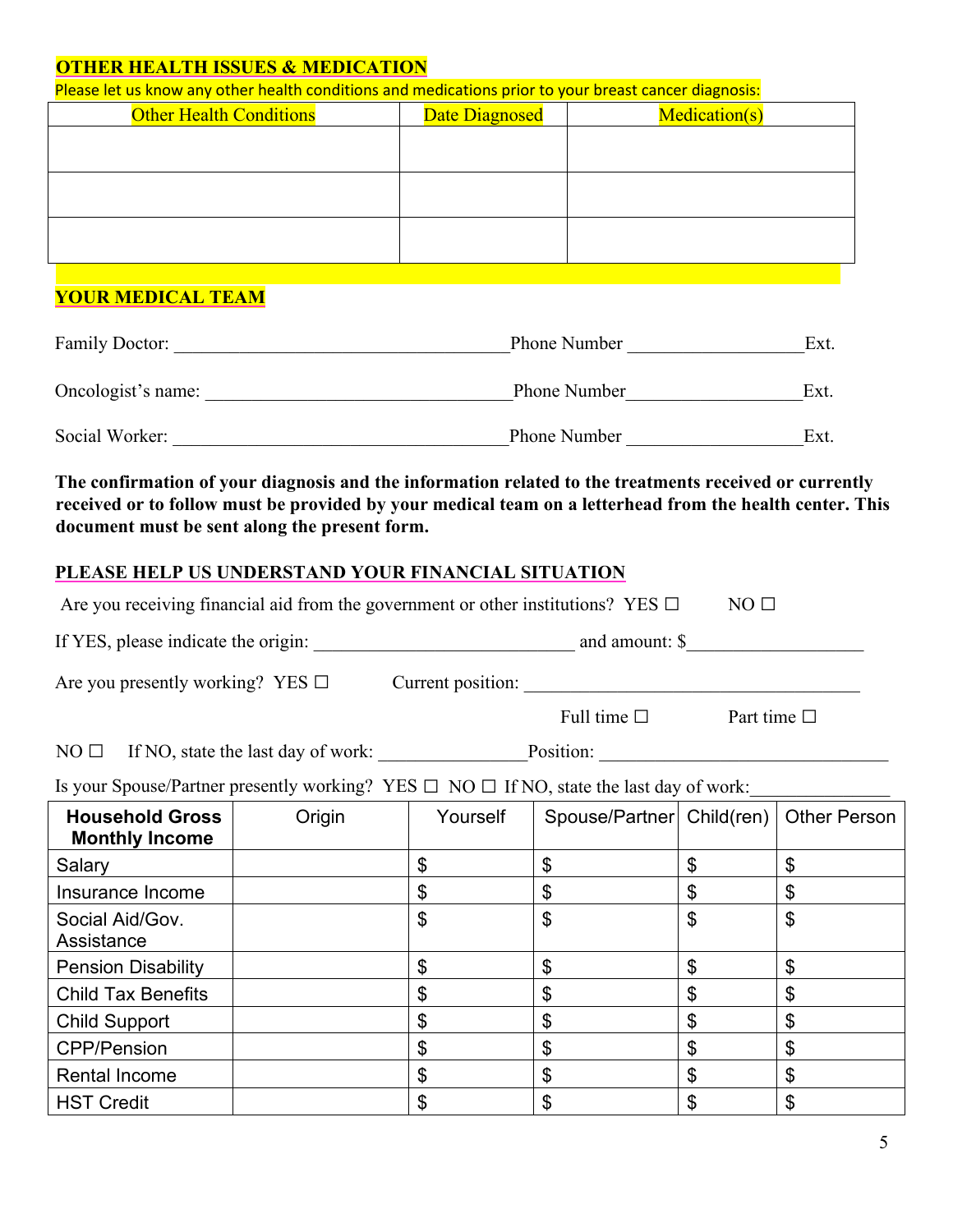| <b>CERB</b>          |  | w  |  |
|----------------------|--|----|--|
| Other (specify)      |  |    |  |
| Total per person     |  | м. |  |
| <b>Total Revenue</b> |  | w  |  |

| Your monthly expenses: | Monthly Mortgage/Rental Payment                 |  |
|------------------------|-------------------------------------------------|--|
|                        | Groceries/Food                                  |  |
|                        | Cable/phone/internet                            |  |
|                        | Utilities (hydro/water/gas)                     |  |
|                        | Car payment/loan                                |  |
|                        | Insurance                                       |  |
|                        | Money sent to support family in another country |  |
|                        | Other (please indicate)                         |  |
|                        |                                                 |  |

| Total gross revenues \$ | otal expenses S | Difference |  |
|-------------------------|-----------------|------------|--|
|                         |                 |            |  |

 $\mathcal{L}_\mathcal{L} = \{ \mathcal{L}_\mathcal{L} = \{ \mathcal{L}_\mathcal{L} = \{ \mathcal{L}_\mathcal{L} = \{ \mathcal{L}_\mathcal{L} = \{ \mathcal{L}_\mathcal{L} = \{ \mathcal{L}_\mathcal{L} = \{ \mathcal{L}_\mathcal{L} = \{ \mathcal{L}_\mathcal{L} = \{ \mathcal{L}_\mathcal{L} = \{ \mathcal{L}_\mathcal{L} = \{ \mathcal{L}_\mathcal{L} = \{ \mathcal{L}_\mathcal{L} = \{ \mathcal{L}_\mathcal{L} = \{ \mathcal{L}_\mathcal{$  $\mathcal{L}_\mathcal{L} = \{ \mathcal{L}_\mathcal{L} = \{ \mathcal{L}_\mathcal{L} = \{ \mathcal{L}_\mathcal{L} = \{ \mathcal{L}_\mathcal{L} = \{ \mathcal{L}_\mathcal{L} = \{ \mathcal{L}_\mathcal{L} = \{ \mathcal{L}_\mathcal{L} = \{ \mathcal{L}_\mathcal{L} = \{ \mathcal{L}_\mathcal{L} = \{ \mathcal{L}_\mathcal{L} = \{ \mathcal{L}_\mathcal{L} = \{ \mathcal{L}_\mathcal{L} = \{ \mathcal{L}_\mathcal{L} = \{ \mathcal{L}_\mathcal{$ 

#### **PLEASE TELL US HOW THE "KELLY SHIRES FOUNDATION" CAN HELP?**

Our goal is to financially assist you so that you can focus on your convalescence

**Note: Your request MUST include at least one expense related to your medical treatment. (Alcohol, pop, magazines, lottery tickets, pet food and products, and plastic bags are not eligible. Please make sure that you deduct their cost from the requested amount.)**

## **Your breast cancer treatment related expenses**

| Type of expense (please indicate)                                                     | Amount | Receipts to include                                             | Included |
|---------------------------------------------------------------------------------------|--------|-----------------------------------------------------------------|----------|
| Medication (for applicant only)                                                       | \$     | Original pharmacy receipts (patient's<br>name)                  |          |
| Other medical expense(s) (please indicate)<br>(for applicant only)                    | \$     | Original receipts                                               |          |
| Prosthetics, bras, wigs, sleeve                                                       | \$     | Original receipts                                               |          |
| Medical travel expenses (gas, bus, taxi, etc.)<br>(maximum allowance is \$300)        | S      | Original receipts and copy of the<br>appointment-visit schedule |          |
| Parking, accommodation and meal<br>expenses during the treatment (please<br>indicate) | \$     | Original receipts and copy of the<br>appointment-visit schedule |          |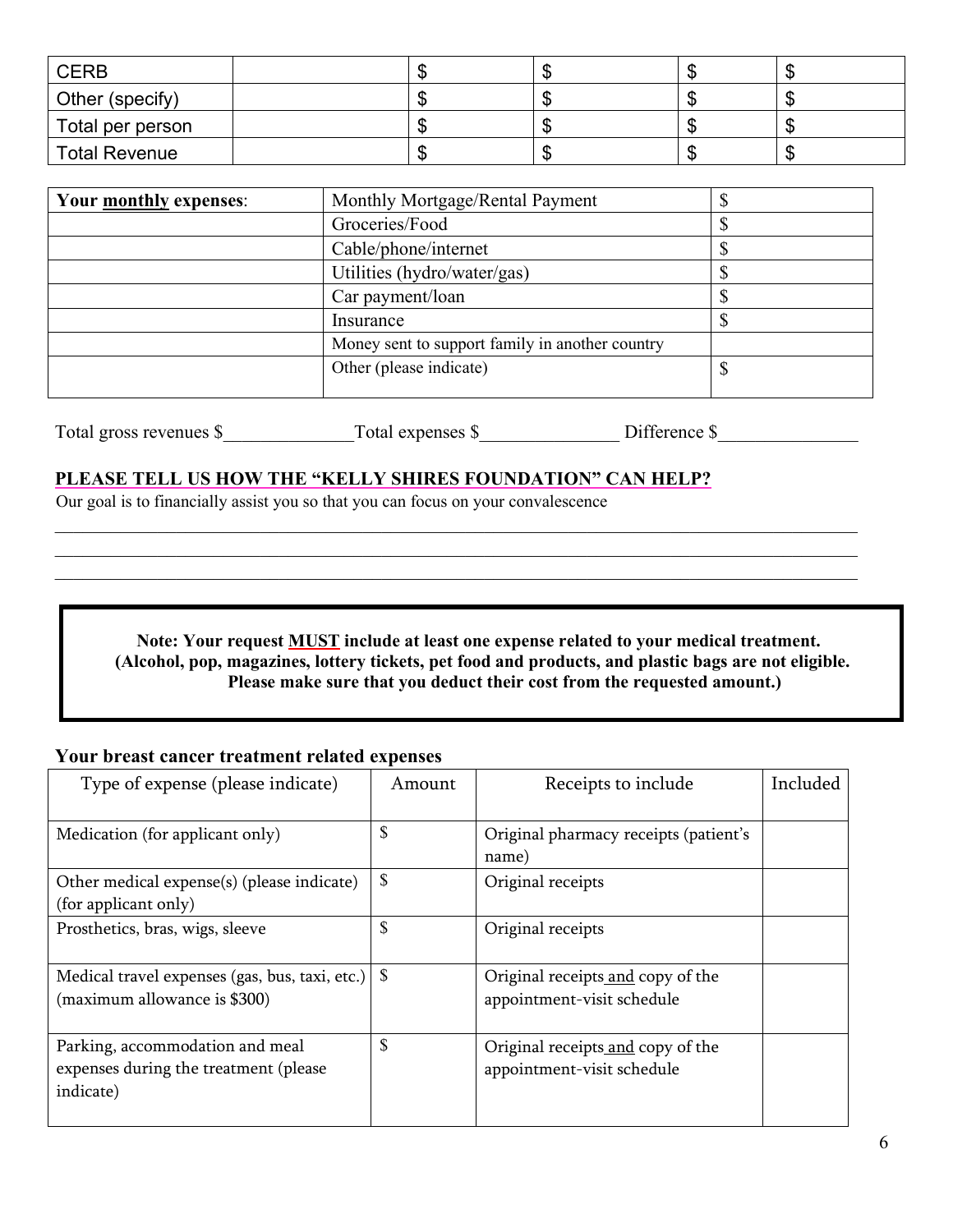#### **Your other expenses**

| Mortgage or lease (maximum allowance is<br>\$700\$)<br>Do you have mortgage insurance? | \$<br>Copy of current lease or mortgage<br>statement of account |  |
|----------------------------------------------------------------------------------------|-----------------------------------------------------------------|--|
| Groceries (maximum allowance is \$400)                                                 | \$<br>Original cashier receipts                                 |  |
| Hydro, gas, expenses related to the<br>housing (maximum allowance is \$300)            | \$<br>Copy of the invoice $(s)$                                 |  |
| Telephone (maximum allowance is \$50)                                                  | \$<br>Copy of the invoice $(s)$                                 |  |
| Other (please indicate)                                                                | \$<br>Original receipts or copy of the<br>invoice               |  |
| Other (please indicate)                                                                | \$<br>Original receipts or copy of the<br>invoice               |  |
| Other (please indicate)                                                                | \$<br>Original receipts or copy of the<br>invoice               |  |

**Total amount requested: \$ \_\_\_\_\_\_\_\_\_\_\_\_**

**Note:** The maximum amount payable per request is \$1,000. Excess amounts WILL NOT BE carried over for a future request (some exceptions however can be made). **ORIGINAL RECEIPTS MUST BE INCLUDED and must be dated within 12 months of your application date**.If you do not submit a treatment related expense, this request could be denied. Your application date is the date that WE receive your file at our office)

### **AUTOGRAPH**

(Applicant must sign and authorize release to confidential information)

 $\Box$  *I have read and understood the guidelines listed in the document ''criteria''. I certify that the above information is accurate. I also understand that this information and the documents included are to be used by the Kelly Shires Breast Cancer Foundation for the sole purpose of assisting me financially.* 

 $\Box$  *I* understand and agree that my personal and medical information for purpose of this application will be shared with the *members of the approval committee and/or Directors/staff of the charity.* 

 $\_$ 

Signature of Applicant Date of Application

*Note: Any false, fraudulent or misrepresented information will result in the denial of the application. If an application is denied due to the fore mentioned no further applications will be considered for the remainder for the calendar yea*r.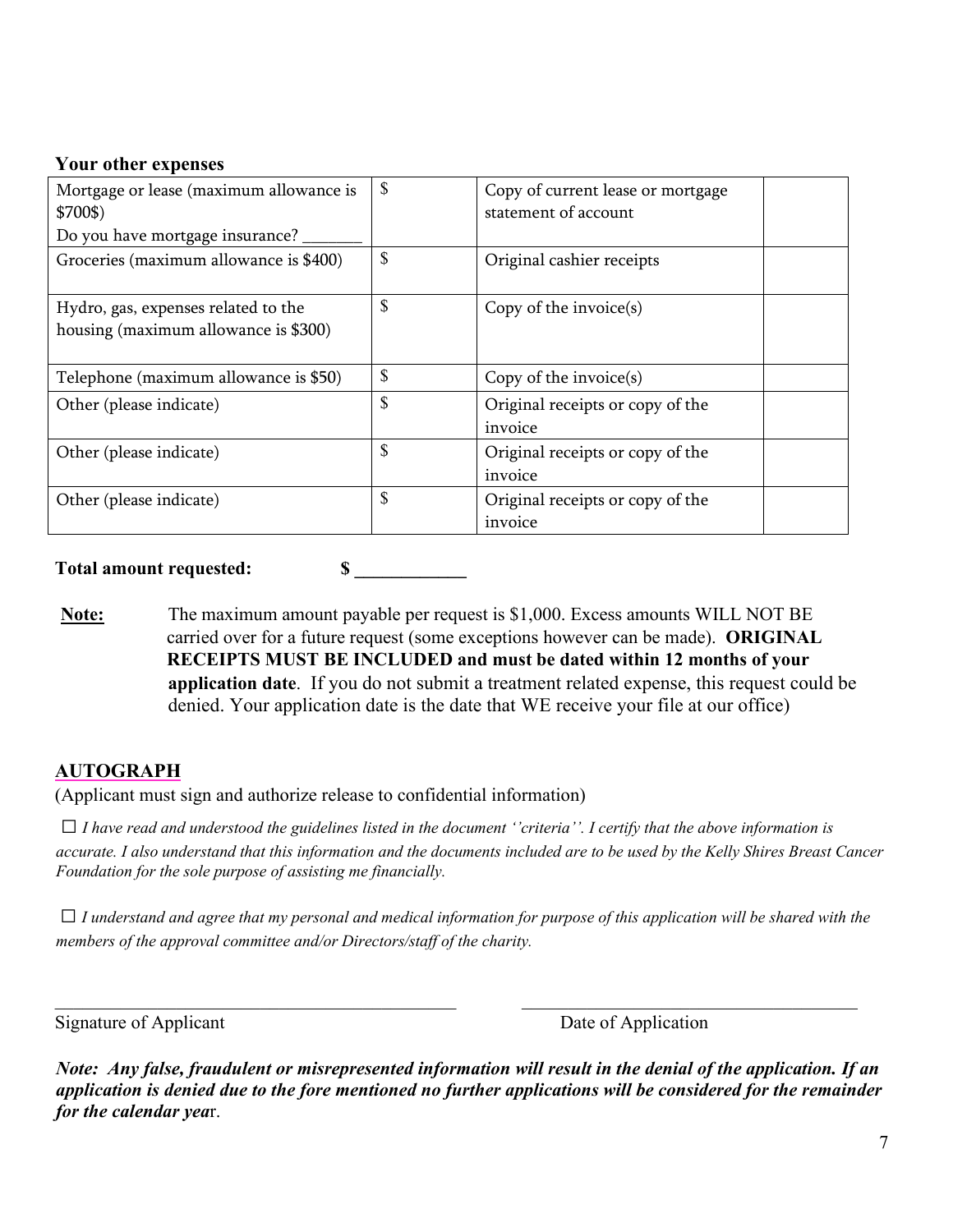### **PLEASE HELP US TO HELP OTHERS**

## **PLEASE TELL US HOW YOU FOUND THE "KELLY SHIRES FOUNDATION" FINANCIAL ASSISTANCE PROGRAM (i.e. Hospital, doctor, etc.):**

**\_\_\_\_\_\_\_\_\_\_\_\_\_\_\_\_\_\_\_\_\_\_\_\_\_\_\_\_\_\_\_\_\_\_\_\_\_\_\_\_\_\_\_\_\_\_\_\_\_\_\_\_\_\_\_\_\_\_\_\_\_\_\_\_\_\_\_\_\_\_\_\_\_\_\_\_\_\_\_\_\_\_\_\_\_\_\_\_\_\_ \_\_\_\_\_\_\_\_\_\_\_\_\_\_\_\_\_\_\_\_\_\_\_\_\_\_\_\_\_\_\_\_\_\_\_\_\_\_\_\_\_\_\_\_\_\_\_\_\_\_\_\_\_\_\_\_\_\_\_\_\_\_\_\_\_\_\_\_\_\_\_\_\_\_\_\_\_\_\_\_\_\_\_\_\_\_\_\_\_\_**

OTHER COMMENTS OR SUGGESTIONS?

WOULD YOU BE INTERESTED IN SPEAKING AT ONE OF OUR FUNDRAISING EVENTS, SHARING YOUR STORY AND HOW THE FOUNDATION HELPED?

 $\mathcal{L}_\mathcal{L}$  , and the set of the set of the set of the set of the set of the set of the set of the set of the set of the set of the set of the set of the set of the set of the set of the set of the set of the set of th  $\mathcal{L}_\mathcal{L}$  , and the set of the set of the set of the set of the set of the set of the set of the set of the set of the set of the set of the set of the set of the set of the set of the set of the set of the set of th  $\mathcal{L}_\mathcal{L}$  , and the set of the set of the set of the set of the set of the set of the set of the set of the set of the set of the set of the set of the set of the set of the set of the set of the set of the set of th  $\mathcal{L}_\mathcal{L}$  , and the set of the set of the set of the set of the set of the set of the set of the set of the set of the set of the set of the set of the set of the set of the set of the set of the set of the set of th

 $\mathcal{L}_\mathcal{L}$  , and the set of the set of the set of the set of the set of the set of the set of the set of the set of the set of the set of the set of the set of the set of the set of the set of the set of the set of th

## **Kelly Shires Breast Cancer Foundation P.O. Box 155 Station Main Collingwood, Ontario L9Y 3Z5**

E-mail: info@kellyshiresfoundation.org

www.kellyshiresfoundation.org www.breastcancersnowrun.org

"OFFERING FINANCIAL ASSISTANCE TO BREAST CANCER PATIENTS"

# **PLEASE NOTE THAT ALL FIVE (5) PAGES OF THIS APPLICATION MUST BE FILLED OUT AND SENT BY MAIL ONLY (NO FAXED APPLICATION PLEASE) TO BE ADMISSIBLE BEFORE THE COMMITTEE**